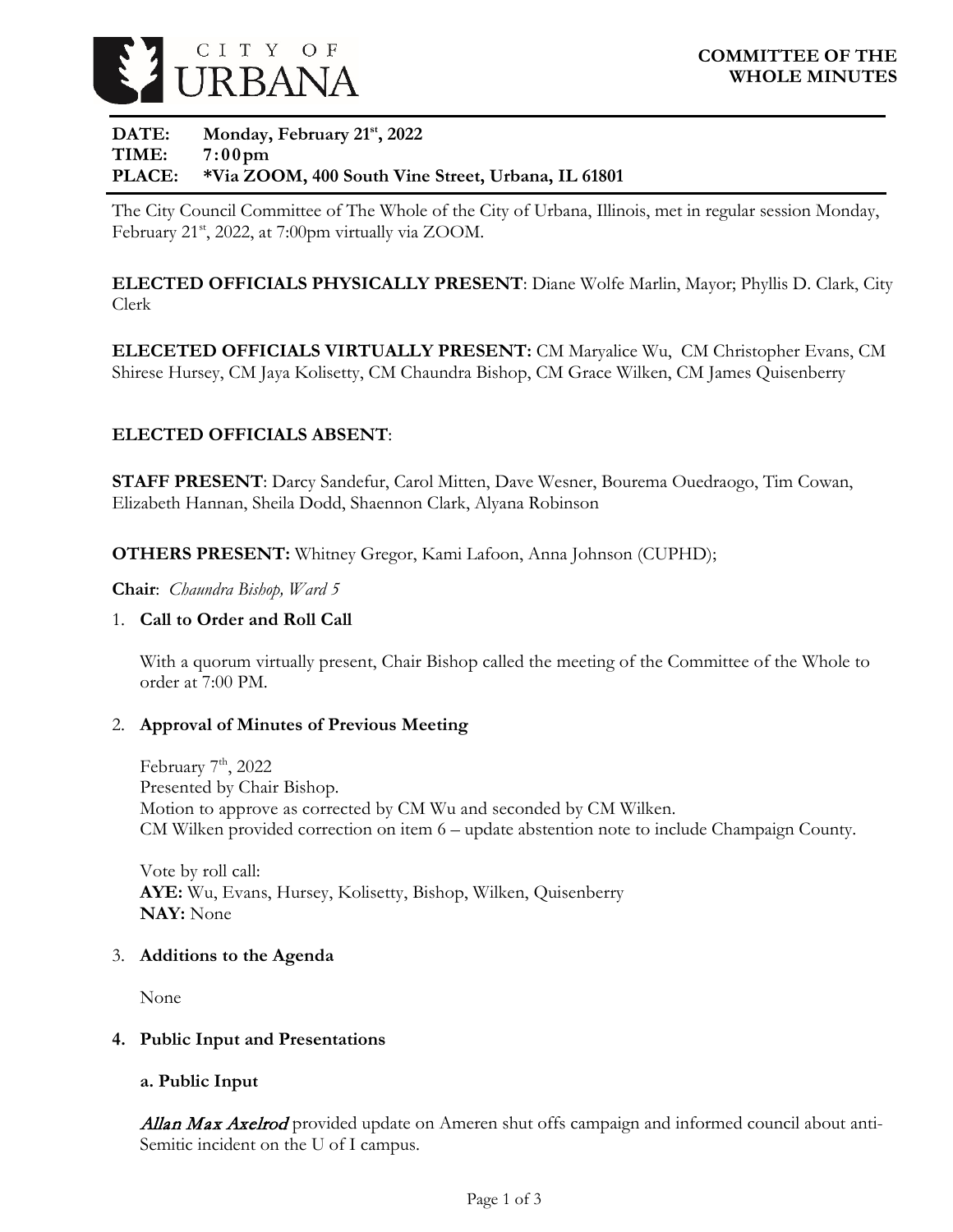## **b. Restricting Use of E-Cigarettes in Public Spaces Presentation – CM Bishop and CUPHD**

Presented by Whitney Greger, Kami Lafoon and Anna Johnson of CUPHD. They presented a PowerPoint presentation on E-Cigarette free public spaces. Lafoon explained what E-Cigarettes are, how they function, and the risks to health. Greger explained that e-cigarettes are not a part of the smoke-free IL act but that CUPHD is available to help municipalities draft ordinances to regulate them. Questions and discussion ensued.

### 5. **Staff Report**

**Carol Mitten** will be posting RFQ for community safety review on Wednesday the  $23<sup>rd</sup>$  and reminded that tomorrow is the final council goal-setting session at stone creek church. Mayor Marlin reminded that tomorrow is the  $5<sup>th</sup>$  and final goal-setting session with public input from  $5:30 - 6:00$  followed by small group work with council and staff. Monthly report from Crisis Co-Response team.

### **6. Resolution No. 2022-02-020R: A Resolution Approving and Authorizing the Execution of an Urbana Home Consortium Subrecipient Agreement (Champaign County Regional Planning Commission HOME ARP Allocation Plan FY 2021-2022) – CD**

Presented by Sheila Dodd the Community Development director. Questions and discussion ensued. Motion to approve to consent agenda by CM Wu and seconded by CM Hursey

Vote by roll call: **AYE:** Quisenberry, Wilken, Bishop, Kolisetty, Hursey, Evans, Wu **NAY:** None

### **7. Ordinance No. 2022-02-009: An Ordinance Revising the Annual Budget Ordinance (Budget Amendment #6 – Omnibus) – HRF**

Presented by Alyana Robinson of the Finance Department. Budget amendment will cover costs of recruiting new department heads and capital projects additional costs. Public Works Director Tim Cowan helped answer questions. Questions and discussion ensued. Motion to approve to regular agenda by CM Hursey and seconded by CM Kolisetty. Further questions and discussion ensued.

Vote by roll call: **AYE:** Wu, Evans, Hursey, Kolisetty, Bishop, Quisenberry, Mayor Marlin **NAY:** None **ABSTENTION:** Wilken (Because she is a board member of the Champaign County environmental stewards)

### **8. Resolution No. 2022-02-021R: A Resolution Approving the Engagement of Lauterbach & Amen, LLP for Independent Financial Auditing Services (Fiscal Years Ending June 30, 2022; June 30, 2023; June 30, 2024; June 30, 2025; and June 30, 2026) – HRF**

Presented by Shaennon Clark Finance Director. Explained that this resolution is asking for council approval for entering contract for auditing services. Elizabeth Hannan the HRF assisted in answering questions.